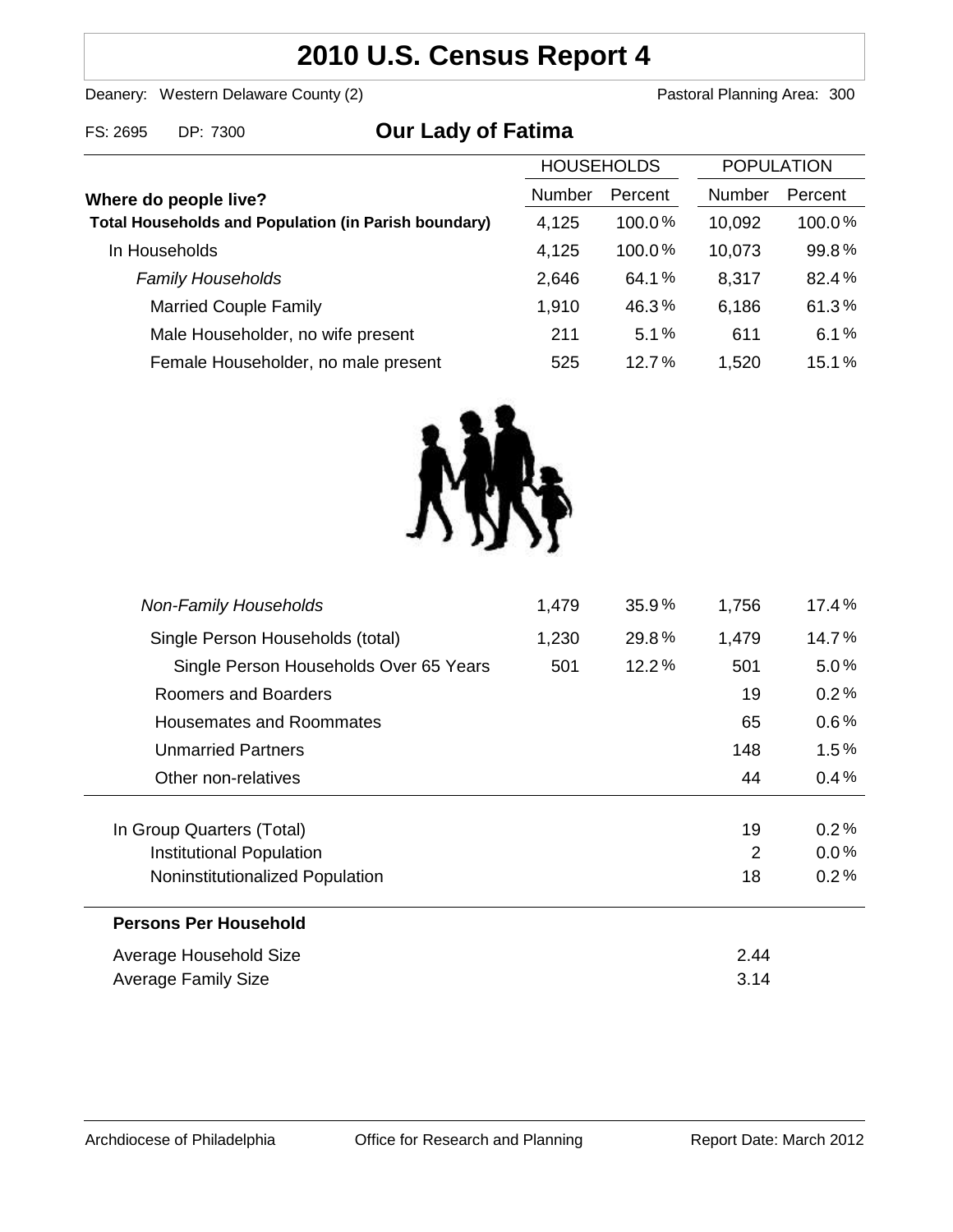# **2010 U.S. Census Report 4**

Deanery: Western Delaware County (2) Deanery: Western Delaware County (2)

### FS: 2695 DP: 7300 **Our Lady of Fatima**

|                                                      | <b>POPULATION</b> |         |
|------------------------------------------------------|-------------------|---------|
| Where do Children - Under Age 18 Live?               | <b>Number</b>     | Percent |
| Total Children - Under Age 18 (in Parish boundary)   | 2,137             | 100.0%  |
| In Households                                        | 2,137             | 100.0%  |
| Householder or spouse is under 18                    | 0                 | 0.0%    |
| With Related:                                        |                   |         |
| Married-Couple Family                                | 1,443             | 67.6%   |
| Male Householder, No Wife Present                    | 135               | 6.3%    |
| Female Householder, No Husband Present               | 365               | 17.1%   |
| <b>Other Related Householder</b>                     | 27                | 1.3%    |
| <b>With Non-Relatives</b>                            | 17                | 0.8%    |
| Grandparent Householder                              | 148               | 6.9%    |
| In Group Quarters                                    | 0                 | 0.0%    |
| Institutionalized population                         | 0                 | 0.0%    |
| Noninstitutionalized population                      | $\boldsymbol{0}$  | 0.0%    |
| Where do Adults - Age 65 and Older - Live?           |                   |         |
| Total Adults - Age 65 and Older (in Parish boundary) | 1,535             | 100.0%  |
| In Households                                        | 1,523             | 99.2%   |
| Family Households:                                   | 970               | 63.2%   |
| Is Householder or Spouse                             | 844               | 55.0%   |
| With Other Relative Householder                      | 30                | 1.9%    |
| With Non-Related Householder                         | 4                 | 0.3%    |
| is Parent                                            | 68                | 4.4%    |
| is Parent-in-Law                                     | 24                | 1.6%    |
| In Non-family Households:                            | 553               | 36.0%   |
| Male Living Alone                                    | 111               | 7.2%    |
| Male not Living Alone                                | 12                | $0.8\%$ |
| Female Living Alone                                  | 390               | 25.4%   |
| Female not Living Alone                              | 14                | 0.9%    |
| Other                                                | 26                | 1.7%    |
| In Group Quarters                                    | 12                | 0.8%    |
| Institutionalized population                         | 1                 | 0.1%    |
| Noninstitutionalized population                      | 11                | 0.7%    |
| <b>Housing Units in the Parish boundary</b>          |                   |         |
| <b>Total Housing Units</b>                           | 4,301             | 100.0%  |
| Occupied                                             | 4,125             | 95.9%   |
| Owner-Occupied                                       | 3,142             | 73.1%   |
| Renter-Occupied<br>Шç                                | 983               | 22.8%   |
| Vacant                                               | 176               | 4.1%    |

Archdiocese of Philadelphia **Office for Research and Planning** Report Date: March 2012